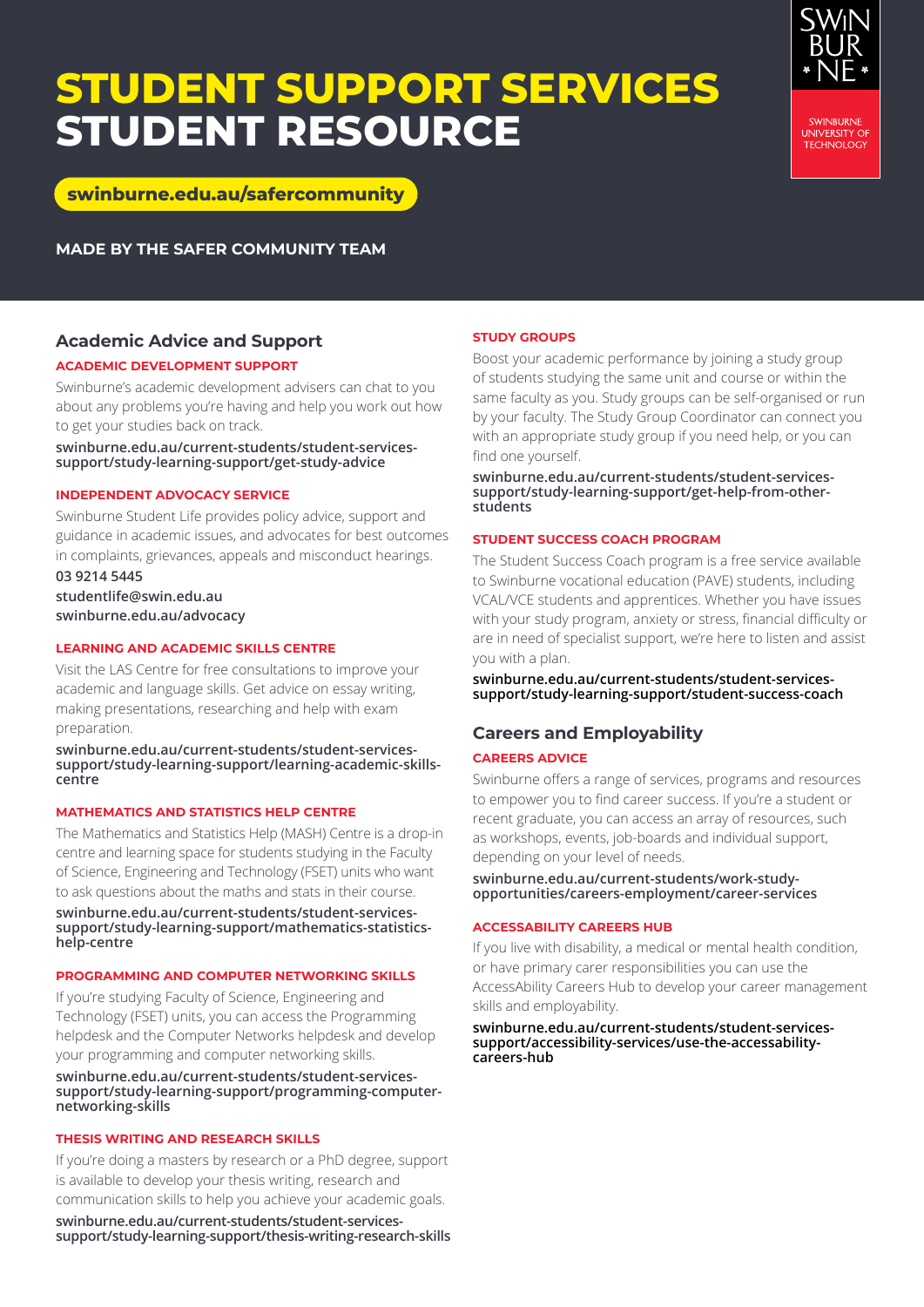## **STUDENT SUPPORT SERVICES**

## **Clubs and Student Organisations**

#### **STEM STUDENT GROUPS**

Faculty groups are an ideal way for students in the Faculty of Science Engineering and Technology to network, make friends and build job-ready skills. There are several faculty groups available, such as Engineers without Borders and Women in STEM.

#### **[swinburne.edu.au/science-engineering-technology/](https://www.swinburne.edu.au/science-engineering-technology/current-students/student-groups/) [current-students/student-groups](https://www.swinburne.edu.au/science-engineering-technology/current-students/student-groups/)**

#### **STUDENT CLUBS**

Joining a club is a great way to make new friends outside of the classroom. Through joining a club, you will meet likeminded people who are into the same things that you are. You will also learn new skills to add to your CV by doing the things that you love.

#### **[studentlife.swinburne.edu.au/clubs/search?\\_ga=2.126104](http://studentlife.swinburne.edu.au/clubs/search?_ga=2.126104777.551705864.1575859243-1370068992.1565747914) [777.551705864.1575859243-1370068992.1565747914](http://studentlife.swinburne.edu.au/clubs/search?_ga=2.126104777.551705864.1575859243-1370068992.1565747914)**

#### **STUDENT REPRESENTATIVE COUNCIL**

The Swinburne Student Representative Council (SRC) is a student group, elected to sit on Council, boards and committees at Swinburne. Representatives function as a bridge between students and staff to share information and ideas to improve the university experience.

**[swinburne.edu.au/current-students/campus-life/student](http://swinburne.edu.au/current-students/campus-life/student-organisations/src/)[organisations/src](http://swinburne.edu.au/current-students/campus-life/student-organisations/src/)**

#### **STUDENT UNION**

Student union groups are a great way to get involved with the issues you care about and include groups such as the Queer Collective, Women's Collective and Indigenous Collective. **[ssu.org.au/about-the-union/your-collectives](http://ssu.org.au/about-the-union/your-collectives/)**

## **Equity**

#### **ACCESSABILITY**

AccessAbility services advises students who have a disability, medical or mental health condition, or are a primary carer for someone on what reasonable adjustments can be made to ensure equal opportunity to access and participate in their education at Swinburne.

**03 9214 5234 [swinburne.edu.au/accessability](http://swinburne.edu.au/accessability)**

#### **SPECIAL CONSIDERATION AND EXTENSIONS**

At Swinburne, we offer special consideration to help you continue your progress should unfortunate circumstance occur. It exists to enable you to maintain an academic progress in the event of extremely difficult circumstances. If your preparation for an in-semester assessment task is affected by illness or other extraordinary circumstances outside your control, you may apply in advance for an extension to the due date. Extensions are generally granted up to a maximum of seven days. In very special circumstances a longer extension may be given.

**[swinburne.edu.au/current-students/student-services](http://swinburne.edu.au/current-students/student-services-support/special-consideration-extensions)[support/special-consideration-extensions](http://swinburne.edu.au/current-students/student-services-support/special-consideration-extensions)**

## **Diversity**

#### **INDIGENOUS STUDENT SERVICES**

Located in the Moondani Toombadool Centre to support Indigenous students, including on-campus, online and community learners, to be in control of their own studies. The Hawthorn Campus also has an Indigenous Student Lounge located at TB 218.

## **03 9214 8481**

**[indigenousstudents@swin.edu.au](mailto:indigenousstudents%40swin.edu.au?subject=) [swinburne.edu.au/about/our-university/indigenous](http://swinburne.edu.au/about/our-university/indigenous-matters/indigenous-student-support/)[matters/indigenous-student-support](http://swinburne.edu.au/about/our-university/indigenous-matters/indigenous-student-support/)**

#### **INTERNATIONAL STUDENT ADVISORY AND SUPPORT**

The International Student Advisory and Support team provides advice and support to international students with all aspects related to living and studying in Melbourne. You can also conact an International Student Advisor if you are need of short-term or emergency accommodation support and afterhours assistance by emailing **a[ccommodation@swin.edu.au](mailto:accommodation%40swin.edu.au?subject=)**.

## **03 9214 6741**

**[swinburne.edu.au/current-students/student-services](https://www.swinburne.edu.au/current-students/student-services-support/support-for-international-students)[support/support-for-international-students](https://www.swinburne.edu.au/current-students/student-services-support/support-for-international-students)**

#### **GENDER AGENDA**

A student-led, staff-supported social support group for trans and gender diverse students. The group organises learning sessions and guest speakers for the benefit of its members and the community.

**[genderagenda@swin.edu.au](mailto:genderagenda%40swin.edu.au?subject=)  [studentlife.swinburne.edu.au/Clubs/genderagenda](http://studentlife.swinburne.edu.au/Clubs/genderagenda)**

#### **SWINBURNE ALLY NETWORK**

Composed of LGBTIQ+ identifying and non-identifying staff and students who champion inclusion at Swinburne. The group contributes to the design and implementation of the Swinburne's LGBTIQ+ inclusion programs and organises events and learning sessions that raise awareness of LGBTIQ+ issues and celebrate our inclusive workplace.

**[allynetwork@swin.edu.au](mailto:allynetwork%40swin.edu.au?subject=)**

## **Financial and Accommodation Support**

## **ACCOMMODATION INFORMATION**

Access information for on and off campus, short and long-term accommodation for Swinburne students.

**[swinburne.edu.au/current-students/student-services](http://swinburne.edu.au/current-students/student-services-support/accommodation/)[support/accommodation](http://swinburne.edu.au/current-students/student-services-support/accommodation/)**

#### **ELITE ATHLETE SUPPORT**

If you're an elite or emerging athlete, Swinburne can help you achieve your goals without the stress of juggling all your study commitments around a busy schedule. This can come in the form of study support and financial assistance.

**[swinburne.edu.au/current-students/student-services](http://swinburne.edu.au/current-students/student-services-support/elite-athletes)[support/elite-athletes](http://swinburne.edu.au/current-students/student-services-support/elite-athletes)**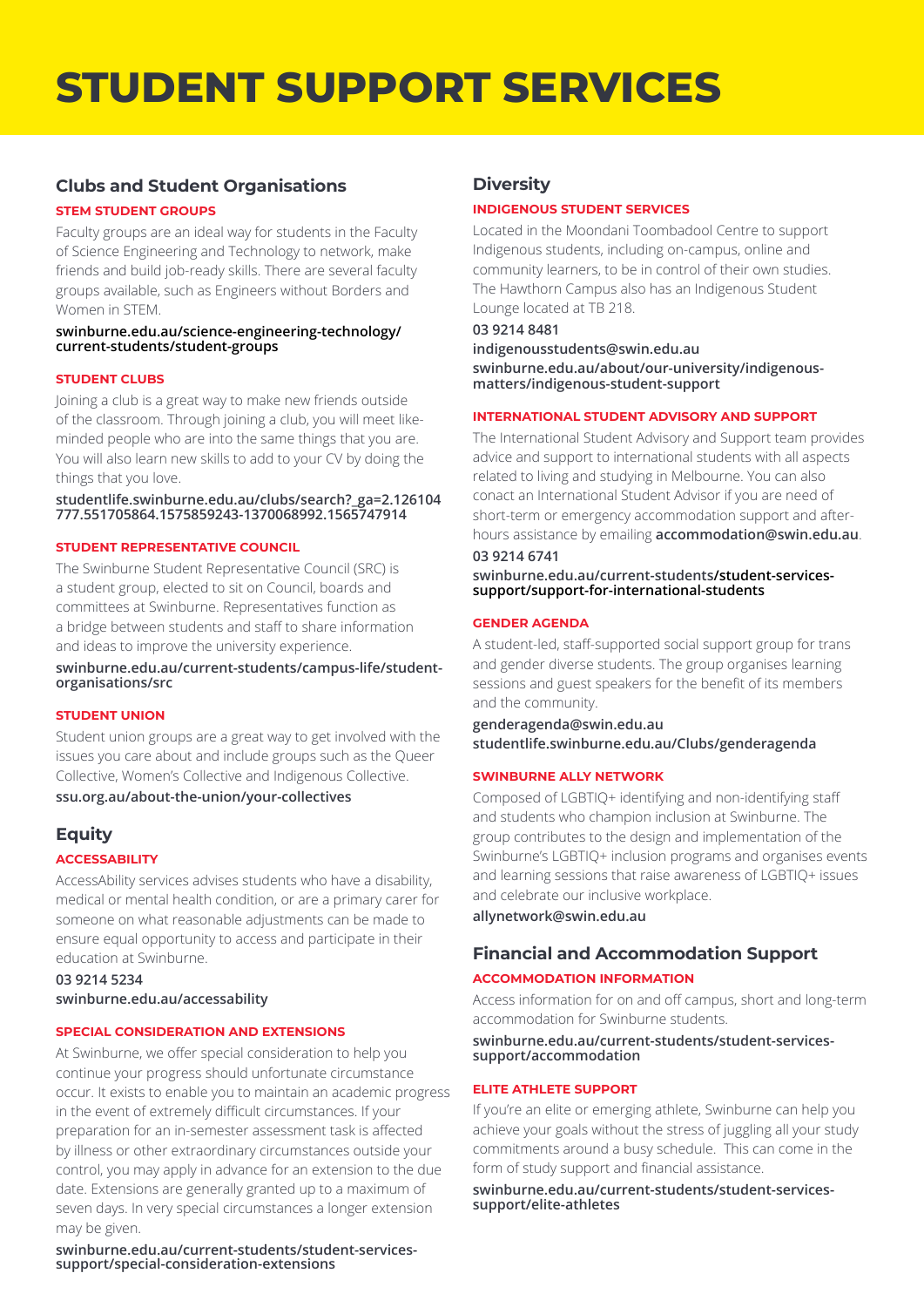# **STUDENT SUPPORT SERVICES**

#### **FINANCIAL ADVICE**

A student equity advisor can help you budget, apply for grants, source emergency financial assistance, arrange payment plans and provide accomodation support if you're a vocational education student. They may also be able to assist you if you're unable to afford books and equipment.

#### **03 9214 8882**

#### **[equity@swin.edu.au](mailto:equity%40swin.edu.au?subject=)**

**[swinburne.edu.au/current-students/student-services](http://www.swinburne.edu.au/current-students/student-services-support/financial-support-advice)[support/financial-support-advice](http://www.swinburne.edu.au/current-students/student-services-support/financial-support-advice)**

#### **STUDENT EMERGENCY FUND**

The [Student Emergency Fund](http://www.swinburne.edu.au/study/options/scholarships/411/swinburne-student-emergency-fund/) has been established to support students who have been impacted by an emergency such as a bush-fire, drought or health pandemic.

**[swinburne.edu.au/study/options/scholarships/411/](http://swinburne.edu.au/study/options/scholarships/411/swinburne-student-emergency-fund/) [swinburne-student-emergency-fund](http://swinburne.edu.au/study/options/scholarships/411/swinburne-student-emergency-fund/)**

## **Facilities**

#### **GENDER NEUTRAL BATHROOMS**

Gender neutral bathroom for students who identify as transgender or queer are available across Swinburne.

**[swinburne.edu.au/about/campuses-facilities/facilities](http://swinburne.edu.au/about/campuses-facilities/facilities-services/gender-neutral-bathrooms-safe-spaces/)[services/gender-neutral-bathrooms-safe-spaces](http://swinburne.edu.au/about/campuses-facilities/facilities-services/gender-neutral-bathrooms-safe-spaces/)**

#### **SAFE SPACES**

The Swinburne Student Union hold collectives that represent the Queer community, women, Indigenous, Ethnocultural and students with disabilities. The Women's Space is a supportive space for female students to feel safe on campus. The Queer Space provides a similar atmosphere for our LGBTIQ community. Both areas are filled with couches, desks and plenty of friendly faces. So if you want to chill out, study or you're just keen for a chat, drop by Level 2 of the AD Building on the Hawthorn campus.

#### **[ssu.org.au/about-the-union/your-collectives](http://ssu.org.au/about-the-union/your-collectives/)**

#### **SPECIALIST FACILITIES**

Swinburne University of Technology supports innovative, leading-edge research with outstanding research facilities.

**[swinburne.edu.au/research/strengths-achievements/](http://swinburne.edu.au/research/strengths-achievements/specialist-facilities/) [specialist-facilities](http://swinburne.edu.au/research/strengths-achievements/specialist-facilities/)**

## **Health and Wellbeing**

#### **CRISIS LINE - OUT OF HOURS**

The Swinburne crisis line is available to help 24 hours a day on weekends and public holidays, and outside business hours on weekdays (before 9am and after 5pm).

Call **1300 854 144**  Text **0488 884 145**

#### **HEALTH SERVICE**

Access a broad range of health and wellbeing services, including nurses, doctors and physiotherapists. Register and make an appointment with the health service.

#### **03 9214 8483**

**[swinburne.edu.au/current-students/student-services](https://www.swinburne.edu.au/current-students/student-services-support/health-wellbeing/services)[support/health-wellbeing/services](https://www.swinburne.edu.au/current-students/student-services-support/health-wellbeing/services)** 

#### **STUDENT COUNSELLING**

If you are struggling with a personal, emotional or mental health difficulty, whether related to your studies or your life away from university, counselling may help. Specialist support is available for those affected by sexual assault, family violence and drug and alcohol use. Register and make an appointment with the counselling services at Wellbeing.

#### **03 9214 8483 [swinburne.edu.au/counselling](https://www.swinburne.edu.au/current-students/student-services-support/health-wellbeing/services/)**

## **IT Support**

#### **STUDENT SYSTEMS, HARDWARE AND SOFTWARE SUPPORT**

Need help with your password? Having trouble connecting to Wi-Fi or your student email? Need computer or technical assistance? Want to know how to access free software? Swinburne's friendly and tech-savvy team are here to help you with all your IT needs.

#### **03 9214 5000**

**[swinburne.edu.au/current-students/student-services](https://www.swinburne.edu.au/current-students/student-services-support/study-learning-support/student-systems-hardware-software/)[support/study-learning-support/student-systems](https://www.swinburne.edu.au/current-students/student-services-support/study-learning-support/student-systems-hardware-software/)[hardware-software](https://www.swinburne.edu.au/current-students/student-services-support/study-learning-support/student-systems-hardware-software/)**

## **Legal**

#### **LEGAL ADVICE**

If you need confidential advice and assistance with a legal issue, Swinburne Student Life can assist you. Several legal firms located near Swinburne campuses can provide up to three hours of free advice to currently enrolled students. You must complete and submit the Application for legal assistance form when requesting a referral.

#### **03 9214 5445**

**[legaladvice@swin.edu.au](mailto:legaladvice%40swin.edu.au?subject=) [swinburne.edu.au/current-students/student-services](https://www.swinburne.edu.au/current-students/student-services-support/legal-advice-for-students)[support/legal-advice-for-students](https://www.swinburne.edu.au/current-students/student-services-support/legal-advice-for-students)**

## **Mentoring Support**

#### **MENTORING PROGRAM**

As a Swinburne student, you can access our Peer Mentoring Program. Swinburne mentors are experienced students from your course or faculty. They can help you develop the skills you need to succeed at university and provide advice on becoming part of the Swinburne community. They can also put you in touch with any services or support networks that you might need. **[swinburne.edu.au/current-students/student-services](http://swinburne.edu.au/current-students/student-services-support/find-a-mentor)[support/find-a-mentor](http://swinburne.edu.au/current-students/student-services-support/find-a-mentor)**